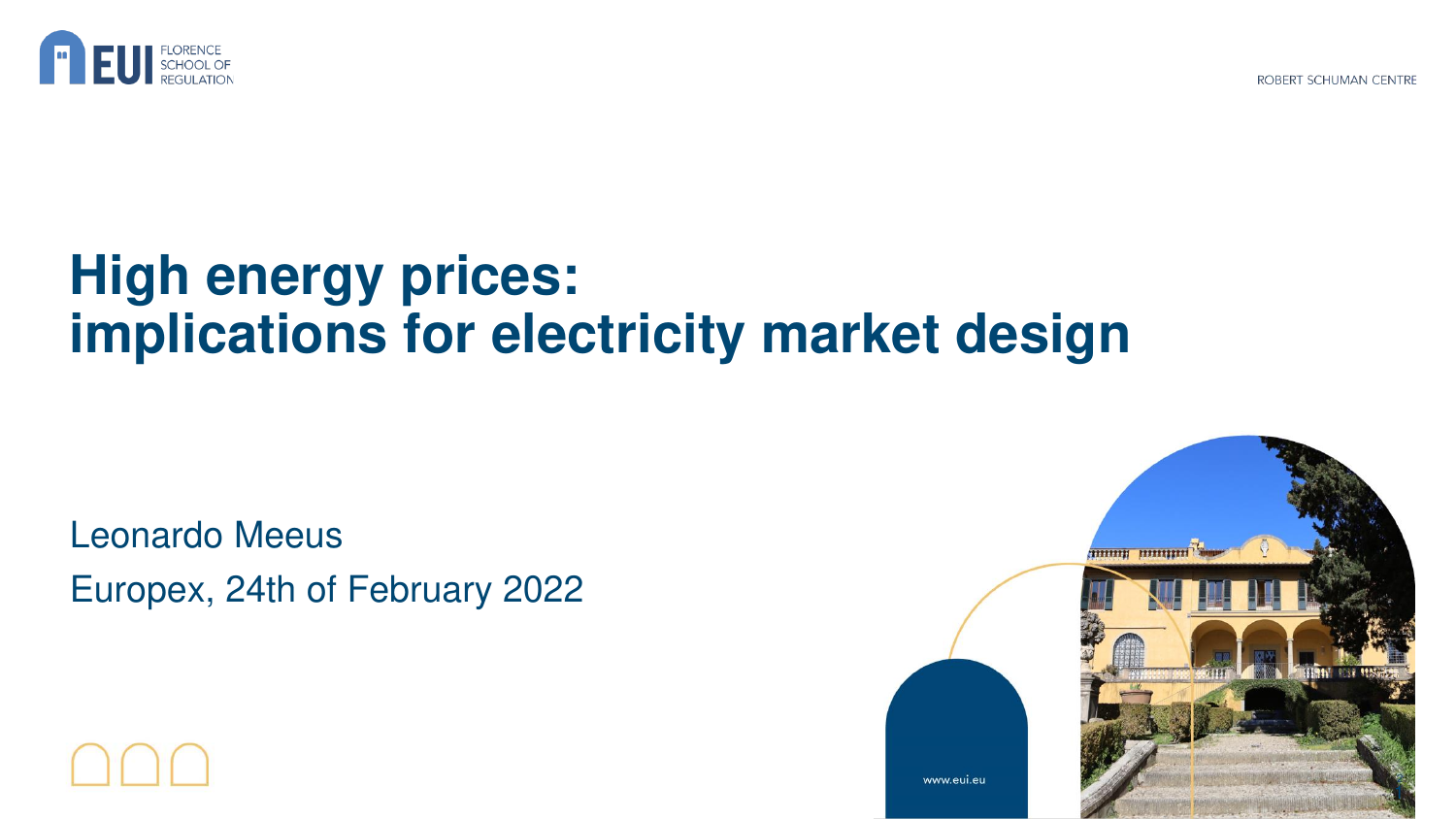

### **Three points, three slides, three publications**

- Taxing windfall profits
- Proposal to move towards pay-as-bid
- FSR policy brief

|                                                                                                   | Contents lists available at ScienceDirect                                                                                                                                                                                                                                                                                                                                                                                              | <b>ENERGY</b><br><b>POLICY</b> |
|---------------------------------------------------------------------------------------------------|----------------------------------------------------------------------------------------------------------------------------------------------------------------------------------------------------------------------------------------------------------------------------------------------------------------------------------------------------------------------------------------------------------------------------------------|--------------------------------|
|                                                                                                   | <b>Energy Policy</b>                                                                                                                                                                                                                                                                                                                                                                                                                   |                                |
| EVIER                                                                                             | journal homepage: www.elsevier.com/locate/enpol                                                                                                                                                                                                                                                                                                                                                                                        |                                |
|                                                                                                   |                                                                                                                                                                                                                                                                                                                                                                                                                                        |                                |
|                                                                                                   |                                                                                                                                                                                                                                                                                                                                                                                                                                        |                                |
|                                                                                                   |                                                                                                                                                                                                                                                                                                                                                                                                                                        |                                |
| Windfalls and other profits<br>Aviel Verbruggen<br>University of Antwerp, Belgium<br>ARTICLE INFO | ABSTRACT                                                                                                                                                                                                                                                                                                                                                                                                                               |                                |
| Article history:<br>Received 27 May 2008<br>Accepted 27 May 2008<br>Available online 3 July 2008  | "Windfall profits" again is a popular term, but mostly the term is used inappropriately. This short article<br>discusses why, and proposes a more complete taxonomy of profits. There exists little ground and need<br>for policy to act against genuine windfalls, while the contrary holds for other excessive earnings. Very<br>few windfalls, freely fallen down from winds in the sky, occur after observed excessive profits are |                                |

### Uniform Pricing or Pay-as-Bid Pricing: A Dilemma for California and Beyond

Any belief that a shift from uniform to as-bid pricing would provide power purchasers substantial relief from soaring prices is simply mistaken. The immediate consequence of its introduction would be a radical change in bidding behavior that would introduce new inefficiencies, weaken competition in new generation, and impede expansion in capacity.

Alfred E. Kahn, Peter C. Cramton, Robert H. Porter, and Richard D. Tabors



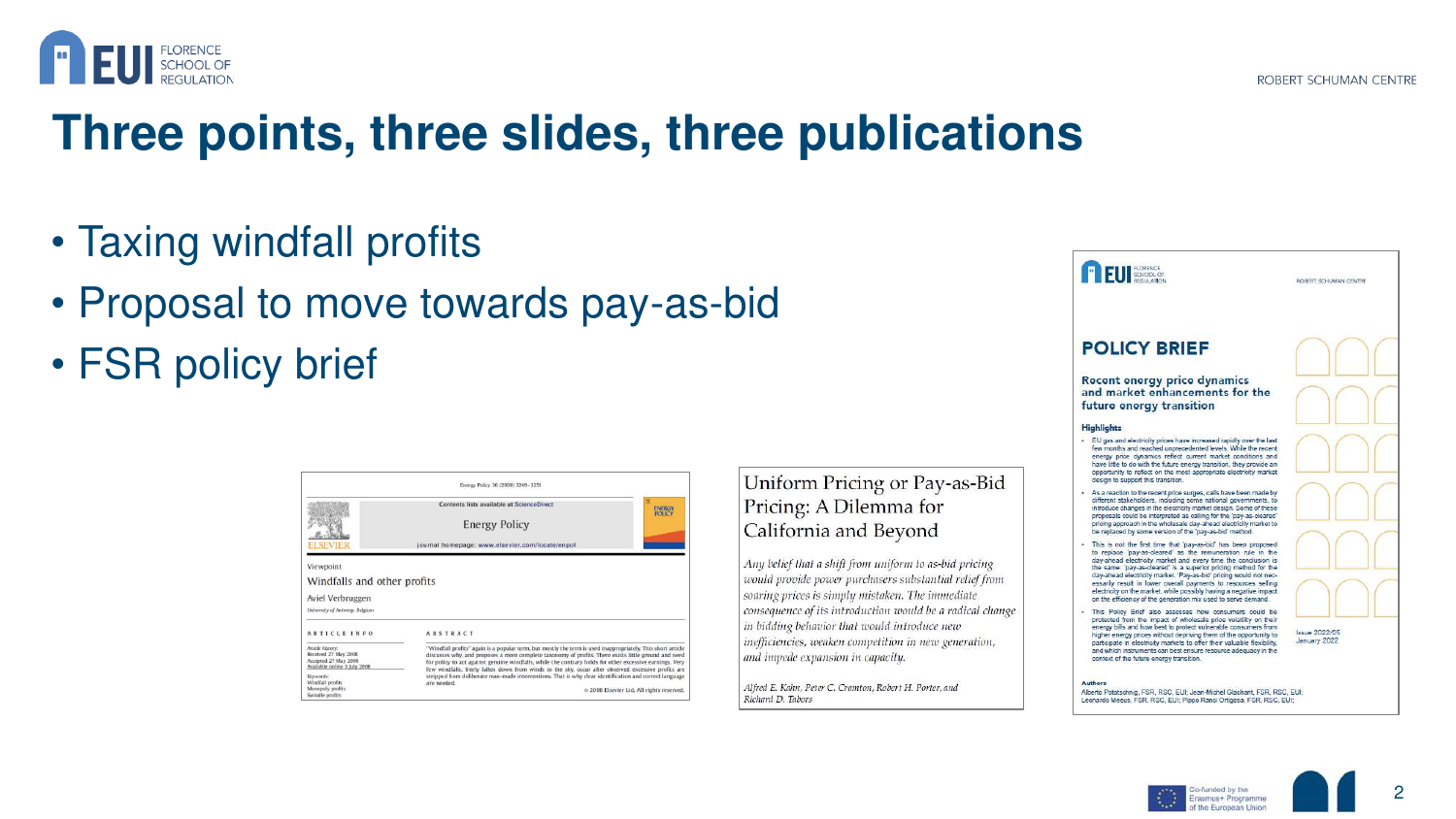

## **Taxing windfall profits**

- *" "Windfall profits" again is a popular*  term, but mostly the term is used *inappropriately."*
- …• *"Often the blend of rent skimming,*  monopoly profits and swindle profits will be difficult to distillate.
- But done successfully one will find very little real*—*unexpected, uncontrolled, unearned*—*windfall residuals.
- This bottoming in the large profit *barrel may be left to the lucky finder."*



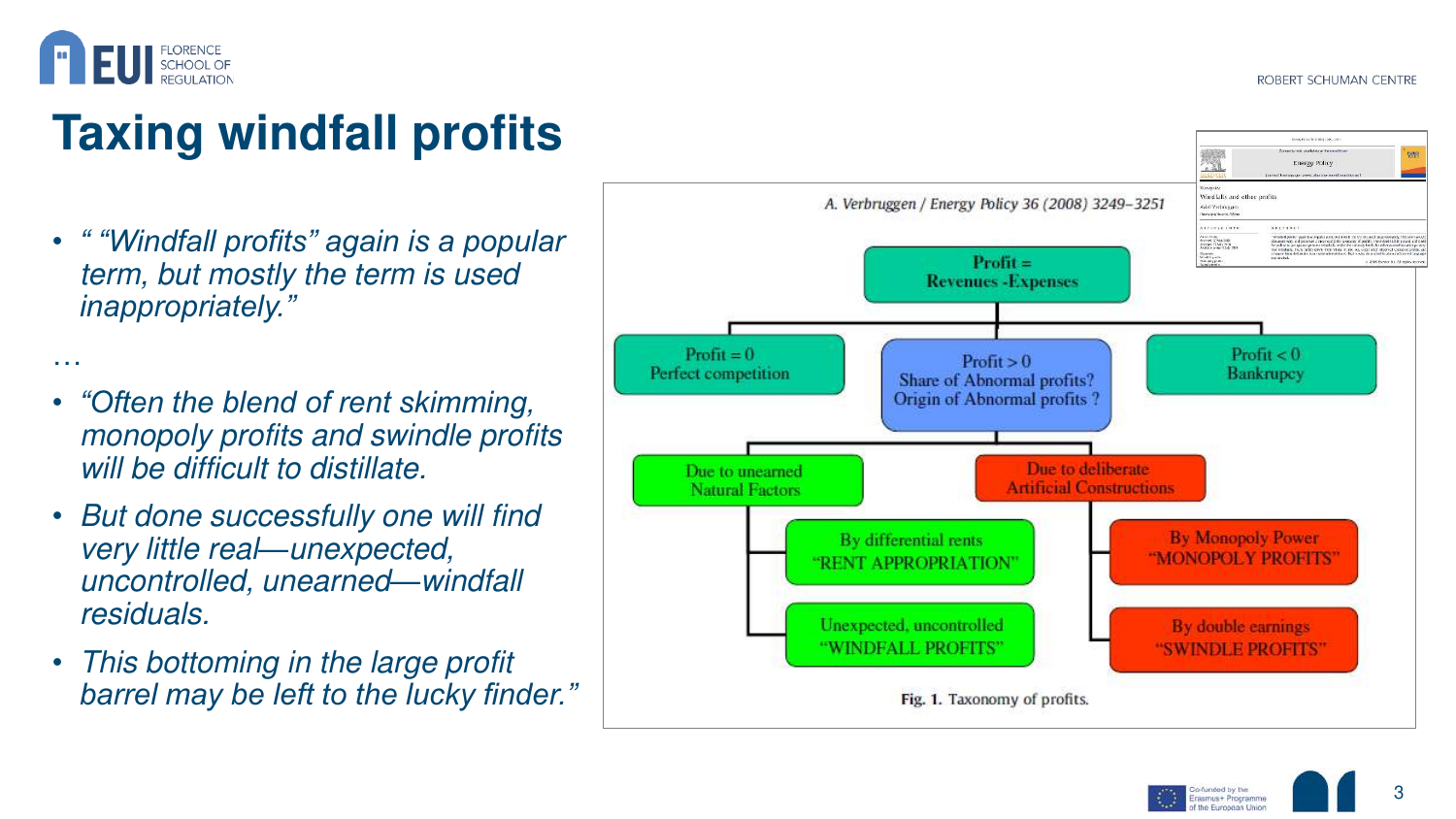

## **Proposal to move to pay-as-bid**



#### Uniform Pricing or Pay-as-Bid Pricing: A Dilemma for California and Beyond

Any belief that a shift from uniform to as-bid pricing would provide power purchasers substantial relief from oaring prices is simply mistaken. The immediate onsequence of its introduction would be a radical change in biolding behavior that would introduce newnefficiencies, weaken competition in new generation, and impede expansion in capacity.

Alfred E. Kahn, Peter C. Cranton, Robert H. Porter, and hard D. Tabors

- *"Any belief that a shift from uniform to*  pay-as-bid pricing would provide power purchasers substantial relief from soaring prices is simply *mistaken."*
- *"The immediate consequence of its*  introduction would be a radical change in bidding behavior that would
	- introduce new inefficiencies,
	- weaken competition in new generation,
	- *and impede expansion in capacity."*

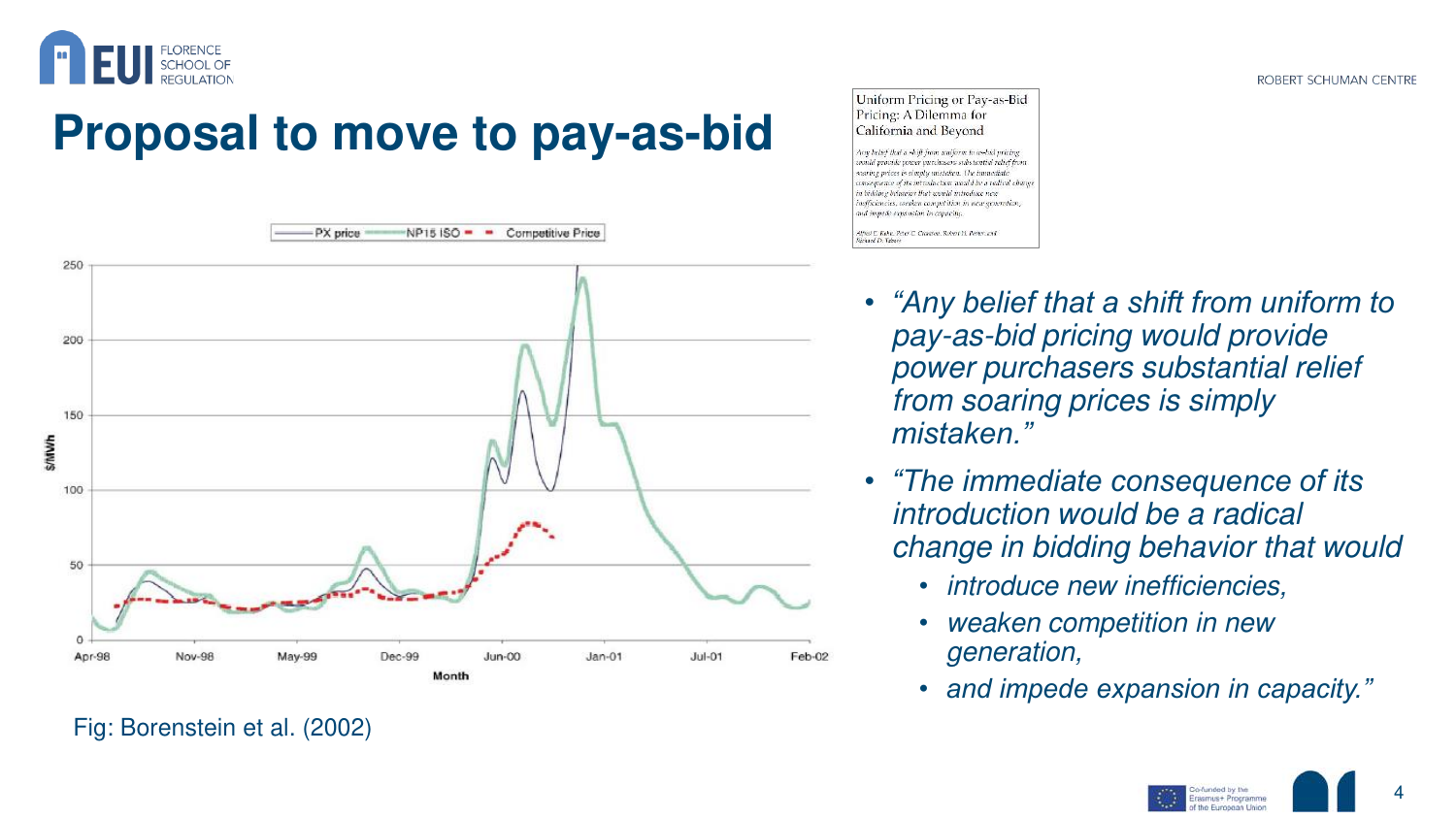

# **FSR Policy Brief**

### **EU crisis 2021-2022**

- **A** EUI **POLICY BRIEF** Recent energy price dynamics<br>and market enhancements for the
- Mandatory hedging for retailers offering fixed-price contracts
- Revisit paradigm that CRMs are not part of target model: reliability options
- Quality differentiation ("subscriptions")
	- Market-based load shedding
	- To set level of mandatory hedging by retailers
	- To set level of capacity procured in capacity remuneration mechanisms

### **California crisis 2000-2001**

• Long-Term Contracting

Uniform Pricing or Pay-as-Bid Pricing: A Dilemma for California and Bevond

o belos' thou a shift force uniform to as hid petern. onid provide power anotherwas substanted relief for error crices is simply adstaken. The immediat ence al de introducion madá he a capita bidding behavior fint would introduce ratin afficiencies, weaken competition in aese generatur of impede expansion in capacity.

- Promoting Customer Price Response
- Direct Interventions to Combat Strategic Withholding of Supplies